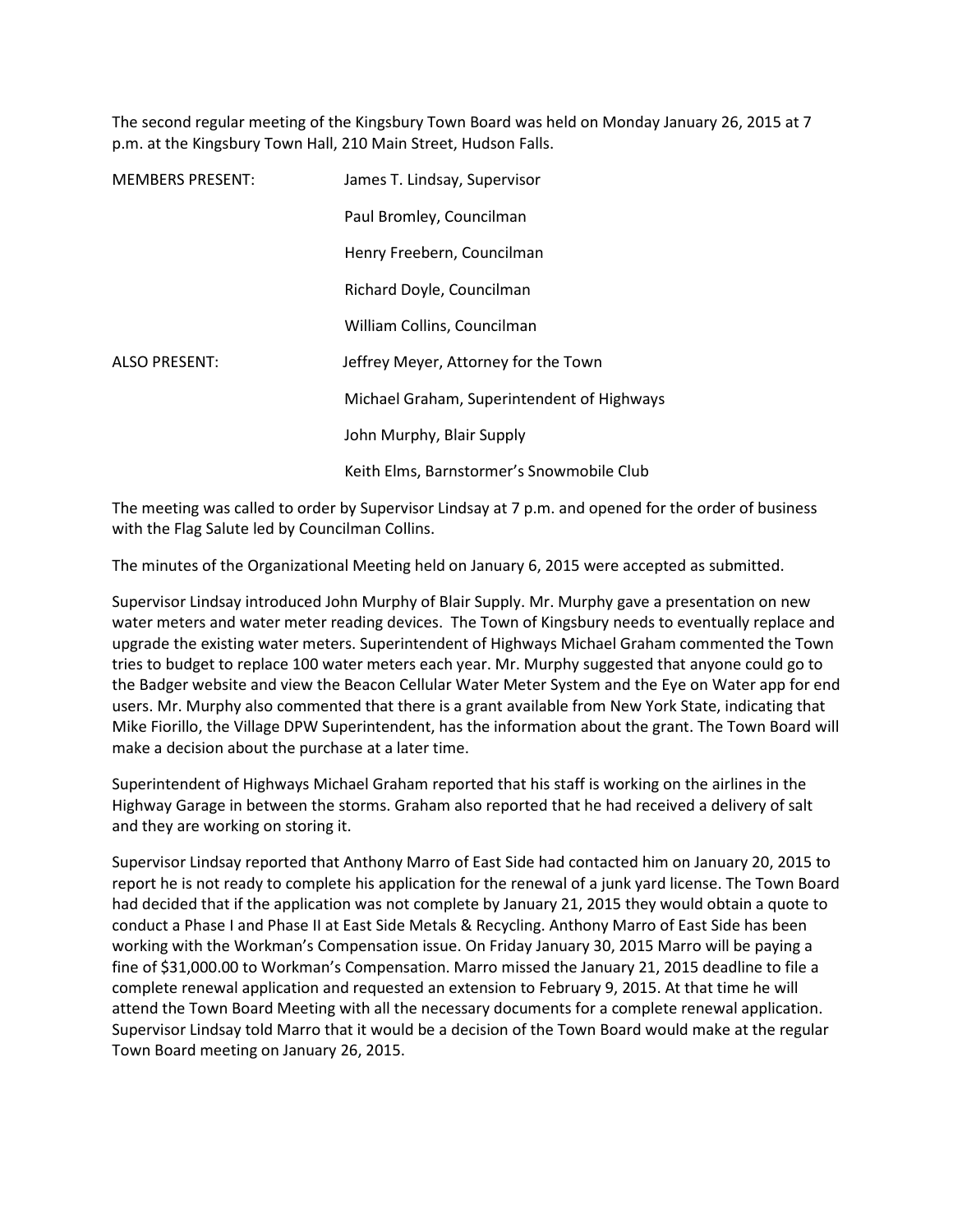Supervisor Lindsay reported to the Board his conversation with Marro of Eastside. Councilman Bromley responded" No, we have heard his story time and time again. This is not the kind of business we want in town."

Councilman Freebern commented "It's been that way all the time, I am kind of done with it, I agree with Paul. I think we've been fair, very fair."

After discussion a **motion** by Councilman Bromley seconded by Councilman Freebern and carried by a vote of 5 ayes to obtain a quote to conduct a Phase I & Phase II at East Side Metals & Recycling.

A **motion** by Councilman Freebern seconded by Councilman Bromley and carried by a vote of 5 ayes for Supervisor Lindsay to sign an agreement with the Town of Fort Edward to share the services of Dog Control Officer Todd Humiston. Humiston will use the Town of Kingsbury vehicle and equipment. Fort Edward will pay the Town of Kingsbury the federal rate for mileage, which is \$.575 per mile.

# **TOWN BOARD OF THE TOWN OF KINGSBURY COUNTY OF WASHINGTON, STATE OF NEW YORK**

Resolution No. 1 of 2015 Adopted January 26,2015

Introduced by **Councilman Freebern** who moved its adoption

Seconded by **Councilman Bromley**

# **RESOLUTION APPROVING INTERMUNICIAL AGREEMENT WITH TOWN OF KINGSBURY TO SHARE EQUIPMENT FOR DOG CONTROL PURPOSES**

 **WHEREAS**, the Town of Kingsbury and the Town of Fort Edward have appointed the same Dog Control Officer, i.e., Todd Humiston, for their respective municipalities; and

**WHEREAS**, to perform the duties of Dog Control Officer the Officer needs certain equipment, namely a vehicle to transport animals during the course of his employment with the respective municipalities; and

**WHEREAS**, The Town of Kingsbury has a White Cargo Van that the Officer currently uses during his course of employment to provide Dog Control Services to the Town of Kingsbury; and

**WHEREAS**, the Town of Kingsbury desires to enter in to an Intermunicipal Agreement, with the Town of Fort Edward for the sharing of such equipment to be used by both municipalities based on the terms and conditions outlined in such agreement; and

**WHEREAS**, an Intermuinicipal Agreement has been prepared by the Town Attorney and has been previously signed by the Town Supervisor of the Town of Fort Edward and forwarded to the Town of Kingsbury for their consideration.

 **NOW THEREFORE BE IT RESOLVED** by the Town Board of the Town of Kingsbury that the Town Board does hereby authorize the Supervisor Lindsay to enter in to an Intermunicpal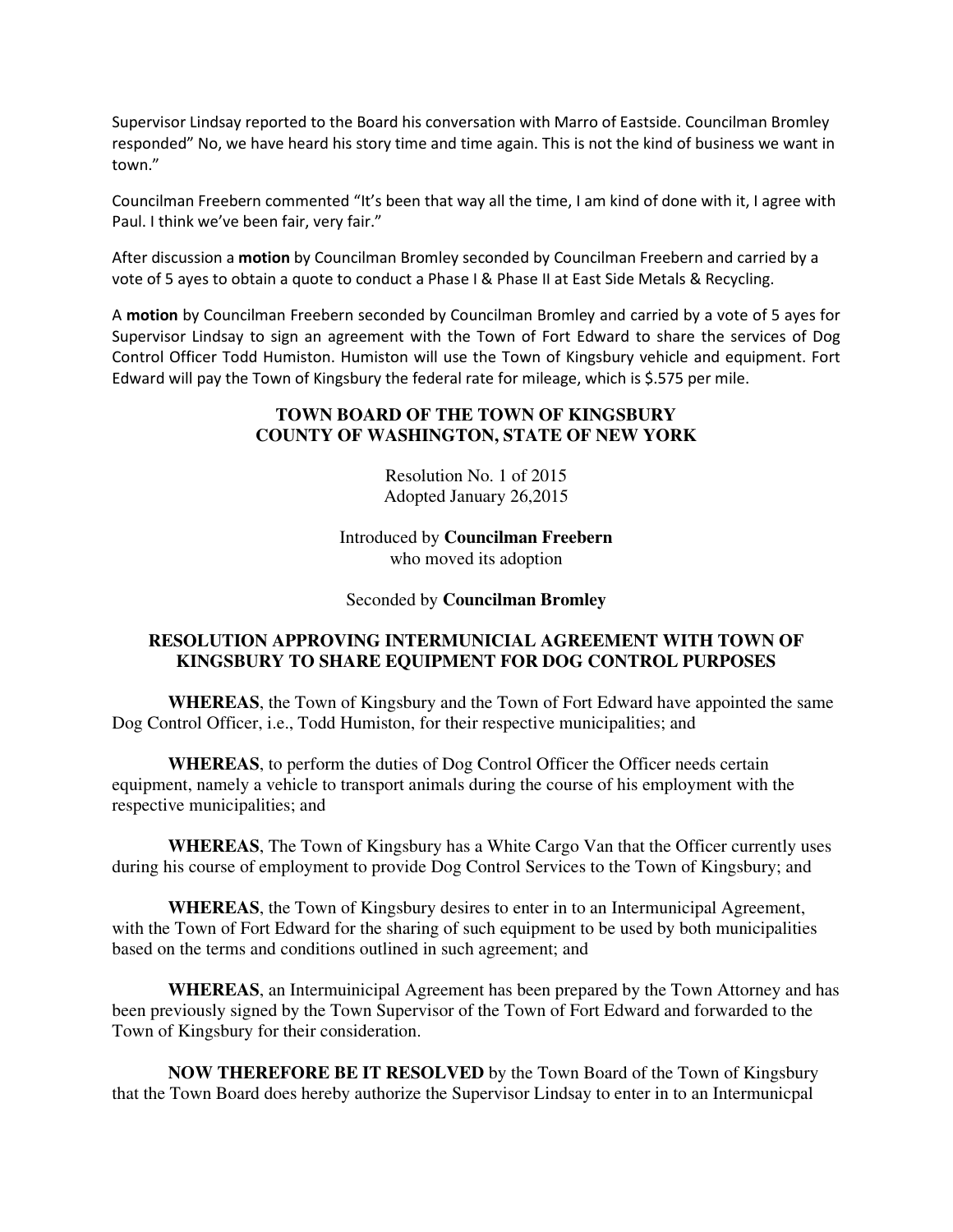Agreement with the Town of Fort Edward for shared services pertaining to equipment relating to the Dog Control Officer, namely sharing of the Van and related equipment; and be it further

**RESOLVED** that this resolution shall take effect immediately.

| <b>AYES</b> | <b>NAYES</b> | <b>ABSTAIN</b> | <b>ABSENT</b> |
|-------------|--------------|----------------|---------------|
| aye         |              |                |               |
| aye         |              |                |               |
| aye         |              |                |               |
| aye         |              |                |               |
| aye         |              |                |               |
|             |              |                |               |

{Seal}

Cynthia A. Bardin, Town Clerk Town of Kingsbury

\_\_\_\_\_\_\_\_\_\_\_\_\_\_\_\_\_\_\_\_\_\_\_\_\_\_\_\_

Keith Elms, the Trailmaster of the Barnstormers Snowmobile Club reported that the club has a trail near Ginny Rae's, a diner located on Dix Avenue. Ginny Rae's is a big supporter of the snowmobile club and the club would like to support them as much as possible. When the Dix Avenue property, now owned by the Town is purchased by Rich Schermerhorn, the Barnstormers are looking for the support of the Town Board to keep a trail open to Ginny Rae's for the Barnstormer's. The Town Board is willing to support the Barnstormers. Supervisor Lindsay told Keith Elms that Rich Schermerhorn will be present at a Planning Board Meeting on Wednesday February 18, 2015 and suggested that he attend.

Supervisor Lindsay reported that the Town Hall does not have a custodian at this time. After discussion a **motion** by Councilman Freebern seconded by Councilman Collins and carried by a vote of 5 ayes to advertise for a new custodian.

Supervisor Lindsay reported that Councilman Bromley has some plans for the renovation of the new Town Hall. He also reported that an executive session will be necessary to discuss the purchase contract of 210 Main Street with the Hudson River Music Hall. Attorney Meyer would also like to discuss the status litigation with Wheelabrator.

A **motion** by Councilman Freebern seconded by Councilman Collins and carried by a vote of 5 ayes to accept the following budget transfers:

#### **BUDGET TRANSFER FOR DECEMBER 2014**

| FROM: CENTRAL DATA PROCESSING 1.1680.4 | 1032.00 |
|----------------------------------------|---------|
|                                        |         |

TO: TAXES & ASSESSMENTS ON PROPERTY 1.1950.4 1032.00

TAXES PRO RATION AT CLOSING OF 6 MICHIGAN ST.

A **motion** by Councilman Bromley seconded by Councilman Freebern to accept the following budget transfers:

#### **BUDGET TRANSFER FOR JANUARY 2015**

FROM: CONTINGENT ACCT 1.1990.4 65.00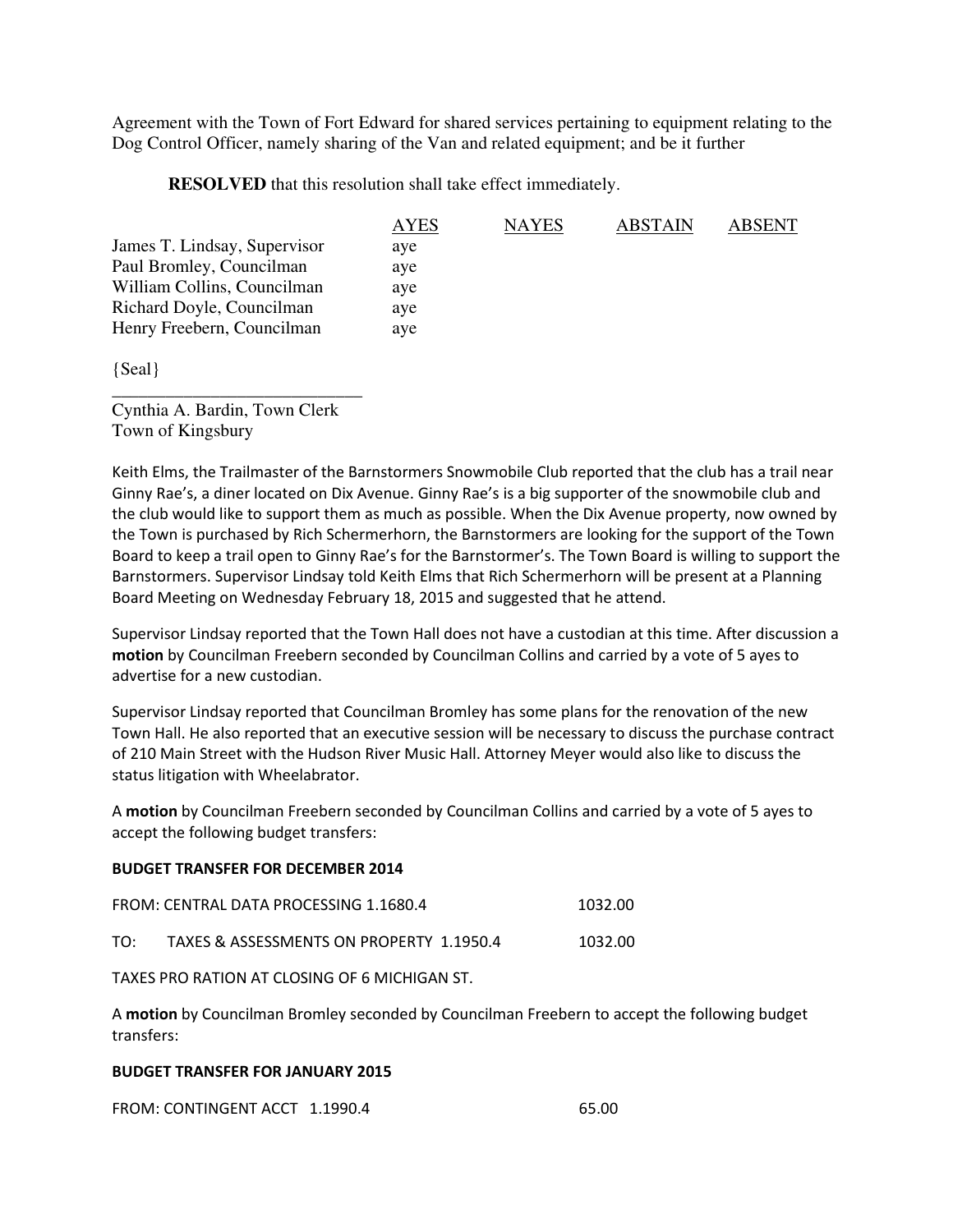TO: BUS OPERATIONS 1.5630.4 65.00

A **motion** by Councilman Freebern seconded by Councilman Collins and carried by a vote of 5 ayes to accept the following budget transfer:

|     | FROM: CONTINGENT ACCT. 1.19900.4 | 1340.00 |
|-----|----------------------------------|---------|
| TO: | TAXES & ASSESSMENTS ON PROPERTY  | 1340.00 |

2015 TOWN & COUNTY TAXES ON 6 MICHIGAN STREET.

A **motion** by Councilman Doyle seconded by Councilman Freebern carried by a vote of 5 ayes giving permission to Comptroller Mary Ordway to attend school in Albany for three days.

### LEGAL UPDATE:

A **motion** by Councilman Freebern seconded by Councilman Collins and carried by a vote of 5 ayes to accept written reports by certain officers for the month of December 2014:

Code Enforcement Officer: No. Permits 3; Total Fees \$140.00

Dog Control Officer: Complaints/Calls 22; Seizures 3; Unlicensed Dogs 4; Bites Investigated 2; Dangerous Dogs 1; Mileage 100

Town Clerk: Paid to Supervisor: \$1,547.98; Paid to NYS Dept. of Health \$135.00; State Share of Bingo \$450.00; State Share of Games of Chance \$30.00; Paid to the Village of Hudson Falls \$266.00; Paid to Ag & Markets for Population Control \$61.00

Town Comptroller: The following figures are tentative: Receipts \$196,379.21 Disbursements \$565,026.26

Town Justice: Fees Collected: \$4,136.00

 Councilman Bromley presented plans and quotes from Highlander Engineering Services PLLC for the renovation and court expansion of the new Town Hall at 6 Michigan Street. A discussion followed.

A **motion** by Councilman Freebern seconded by Councilman Collins and carried by a vote of 5 ayes to enter into executive session at 8:05 p.m.

A **motion** by Councilman Bromley seconded by Councilman Doyle and carried by a vote of 5 ayes to enter back into regular session at 9:30 p.m.

A **motion** by Councilman Freebern seconded by Councilman Collins and carried by a vote of 5 ayes authorizing Supervisor Lindsay to sign a proposal with Highlander Engineering Services PLLC for the Town of Kingsbury Town Hall Renovation & Court Expansion in the amount of \$24,800.00.

A **motion** by Councilman Freebern seconded by Councilman Collins and carried by a vote of 5 ayes to adjourn the meeting at 9:35 p.m.